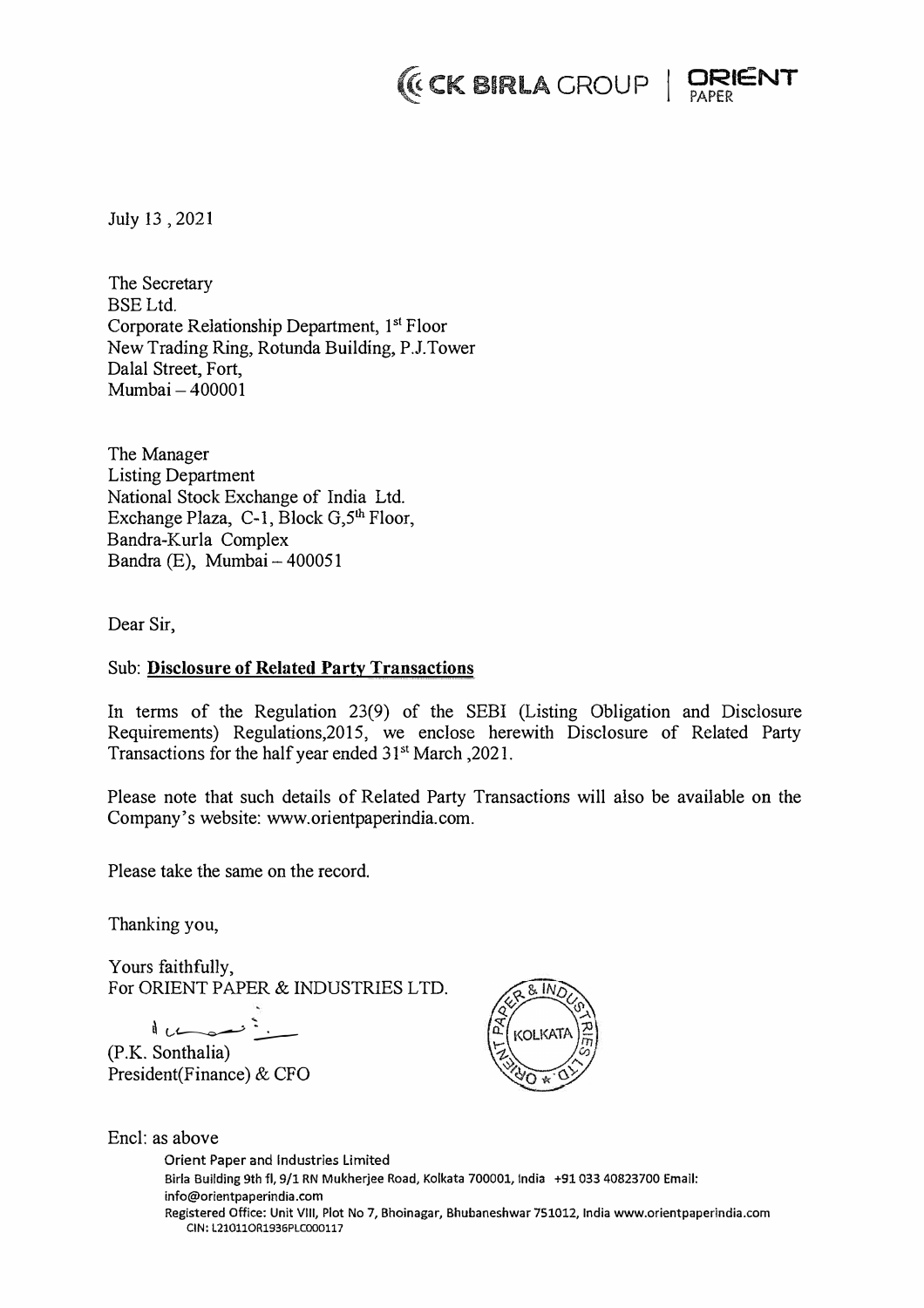| Orient Paper & Industries Limited<br>Related party transactions for the period from 01-10-2020 to 31-03-2021                                                        |                                                                |                |
|---------------------------------------------------------------------------------------------------------------------------------------------------------------------|----------------------------------------------------------------|----------------|
|                                                                                                                                                                     |                                                                | (Rs in Lacs)   |
| Names of related parties and related party relationship                                                                                                             |                                                                |                |
| Related parties with whom transactions have taken place during the year                                                                                             |                                                                |                |
| Investing Company*                                                                                                                                                  | Central India Industries Limited                               |                |
| Members of the Board of Directors / Key<br>Management Personnel (KMP)                                                                                               | Mr. C.K.Birla (Non-executive Chairman)                         |                |
|                                                                                                                                                                     | Ms. Gauri Rasgotra (Non-executive Director)                    |                |
|                                                                                                                                                                     | Mr. S. Vishwanathan (Non-executive Director)                   |                |
|                                                                                                                                                                     | Mr. A. Bishnoi (Non-executive Director)                        |                |
|                                                                                                                                                                     | Mr. R K Agarwal (Non-executive Director)                       |                |
|                                                                                                                                                                     | Mr. M.L. Pachisia (Managing director)                          |                |
|                                                                                                                                                                     | Mr. P. K. Sonthalia (President Finance & CFO)                  |                |
|                                                                                                                                                                     | Mr. Ajay Gupta (CEO-Amlai Paper Mills)(Ceased from 28-01-2021) |                |
|                                                                                                                                                                     | Mr. R.P.Dutta (Company Secretary)                              |                |
| Public Limited Company in which a director or<br>manager is a director and holds along with his<br>relatives, more than 2% percent of its paid up<br>share capital. | <b>Orient Cement Limited</b>                                   |                |
|                                                                                                                                                                     | <b>Orient Electric Limited</b>                                 |                |
| Relatives of member of board of directors /KMP                                                                                                                      | Ms. Nirmala Birla                                              |                |
|                                                                                                                                                                     | Ms. Amita Birla                                                |                |
|                                                                                                                                                                     | Ms. Avani Birla                                                |                |
|                                                                                                                                                                     | Ms. Avanti Birla                                               |                |
|                                                                                                                                                                     |                                                                |                |
| Post-employment employee benefit plans                                                                                                                              | <b>Birla Industries Provident Fund</b>                         | <b>KOLKATA</b> |
|                                                                                                                                                                     | Orient Paper & Industries Limited Employees Gratuity Fund      |                |
|                                                                                                                                                                     | Orient Paper & Industries Limited Superannuation Fund          |                |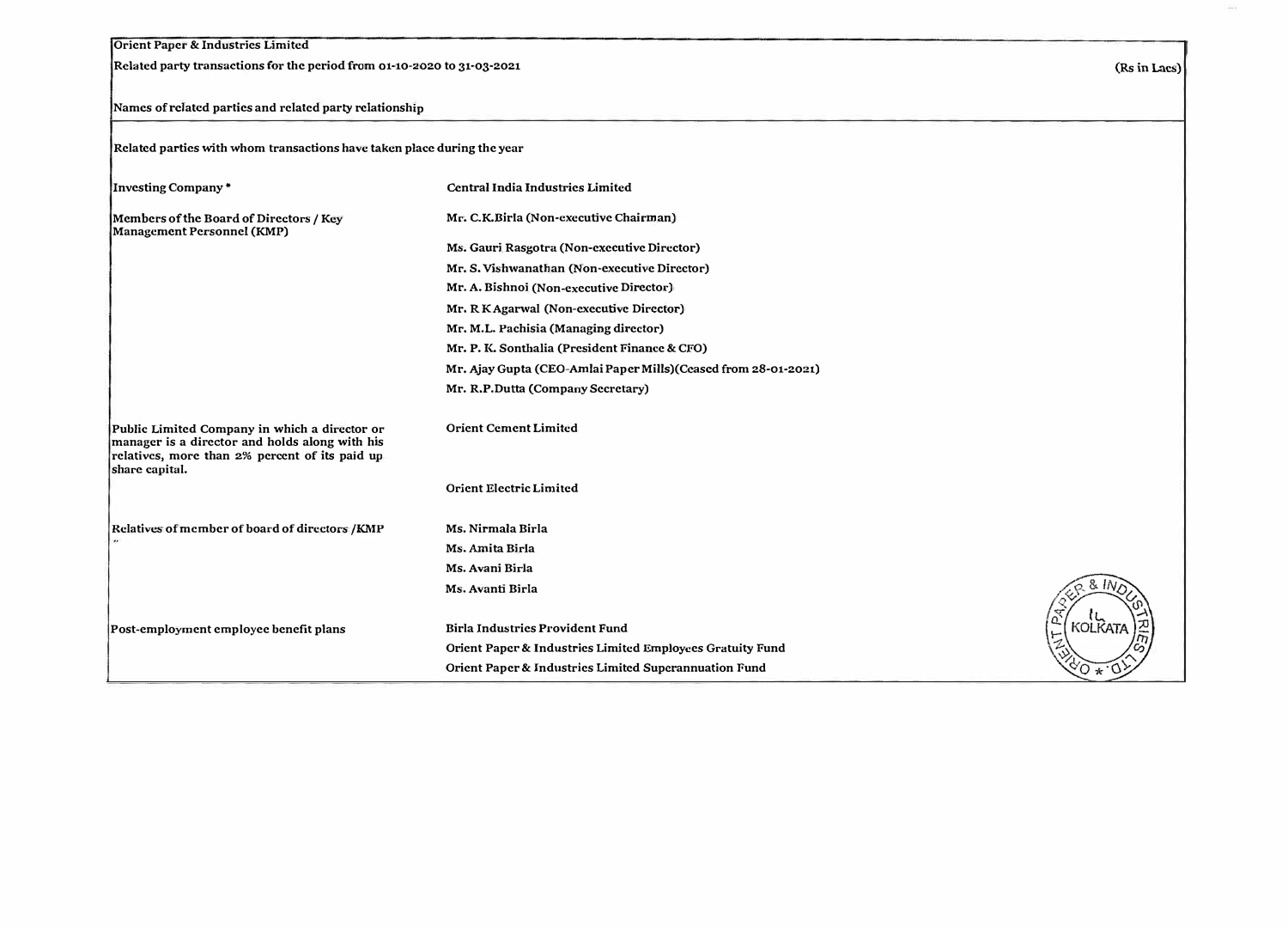| Orient Paper & Industrics Limited<br>Related party transactions for the period from 01-10-2020 to 31-03-2021       |                                                                                                                                                 |                        |
|--------------------------------------------------------------------------------------------------------------------|-------------------------------------------------------------------------------------------------------------------------------------------------|------------------------|
|                                                                                                                    |                                                                                                                                                 | (Rs in Lacs)           |
| Other related entities                                                                                             | Amer Investments (Delhi) Limited                                                                                                                |                        |
|                                                                                                                    | Ashok Investment Corporation Limited                                                                                                            |                        |
|                                                                                                                    | <b>Birla Brothers Private Limited</b>                                                                                                           |                        |
|                                                                                                                    | <b>Birla Buildings Limited</b>                                                                                                                  |                        |
|                                                                                                                    | Bengal Rubber Company Limited                                                                                                                   |                        |
|                                                                                                                    | CK Birla Corporate Services Limited                                                                                                             |                        |
|                                                                                                                    | <b>GMMCO</b> Limited                                                                                                                            |                        |
|                                                                                                                    | <b>Gwalior Finance Corporation Limited</b>                                                                                                      |                        |
|                                                                                                                    | <b>HIL Limited</b>                                                                                                                              |                        |
|                                                                                                                    | <b>Hindustan Motors Limited</b>                                                                                                                 |                        |
|                                                                                                                    | Hindusthan Discounting Company Limited                                                                                                          |                        |
|                                                                                                                    | India Silica Magnesite Works Limited                                                                                                            |                        |
|                                                                                                                    | Jaipur Finance & Dairy Products Private Limited                                                                                                 |                        |
|                                                                                                                    | Khaitan & Co. LLP.                                                                                                                              |                        |
|                                                                                                                    | National Engineering Industries Limited                                                                                                         |                        |
|                                                                                                                    | Origami Cellulo Private Limited                                                                                                                 |                        |
|                                                                                                                    | Rajasthan Industries Limited                                                                                                                    |                        |
|                                                                                                                    | Shekhavati Investment & Traders Limited                                                                                                         |                        |
|                                                                                                                    | Soorya Vanijya & Investment Limited                                                                                                             |                        |
|                                                                                                                    | <b>Universal Trading Company Limited</b>                                                                                                        |                        |
|                                                                                                                    |                                                                                                                                                 |                        |
| * shareholding in the reporting entity is more than 20% as investor.                                               |                                                                                                                                                 |                        |
|                                                                                                                    | # holding more than 2% of paid up share capital in the Company alongwith Mr. C. K. Birla.                                                       |                        |
| <b>Related party transactions</b>                                                                                  |                                                                                                                                                 |                        |
|                                                                                                                    | The following table provides the total amount of transactions that have been entered into with related parties for the relevant financial year: |                        |
|                                                                                                                    |                                                                                                                                                 |                        |
| a. Transactions with key managerial personnel/directors                                                            |                                                                                                                                                 |                        |
| (i) Key management personnel/directors compensation**                                                              |                                                                                                                                                 |                        |
| <b>Particulars</b>                                                                                                 |                                                                                                                                                 | For the<br>period from |
|                                                                                                                    |                                                                                                                                                 | 01-10-2020 to          |
|                                                                                                                    |                                                                                                                                                 | 31-03-2021             |
| Short-term employee benefits (including sitting fees and commission)<br>Contribution to defined contribution plans |                                                                                                                                                 | 407.58<br>38.77        |
|                                                                                                                    |                                                                                                                                                 | 446.35                 |
|                                                                                                                    | **No separate valuation is done for key managerial personnel in respect of post-employment benefits and other long-term benefits.               | 281N                   |
|                                                                                                                    |                                                                                                                                                 | w<br>Q                 |
|                                                                                                                    |                                                                                                                                                 | <b>KOLKATA</b>         |
|                                                                                                                    |                                                                                                                                                 |                        |
|                                                                                                                    |                                                                                                                                                 |                        |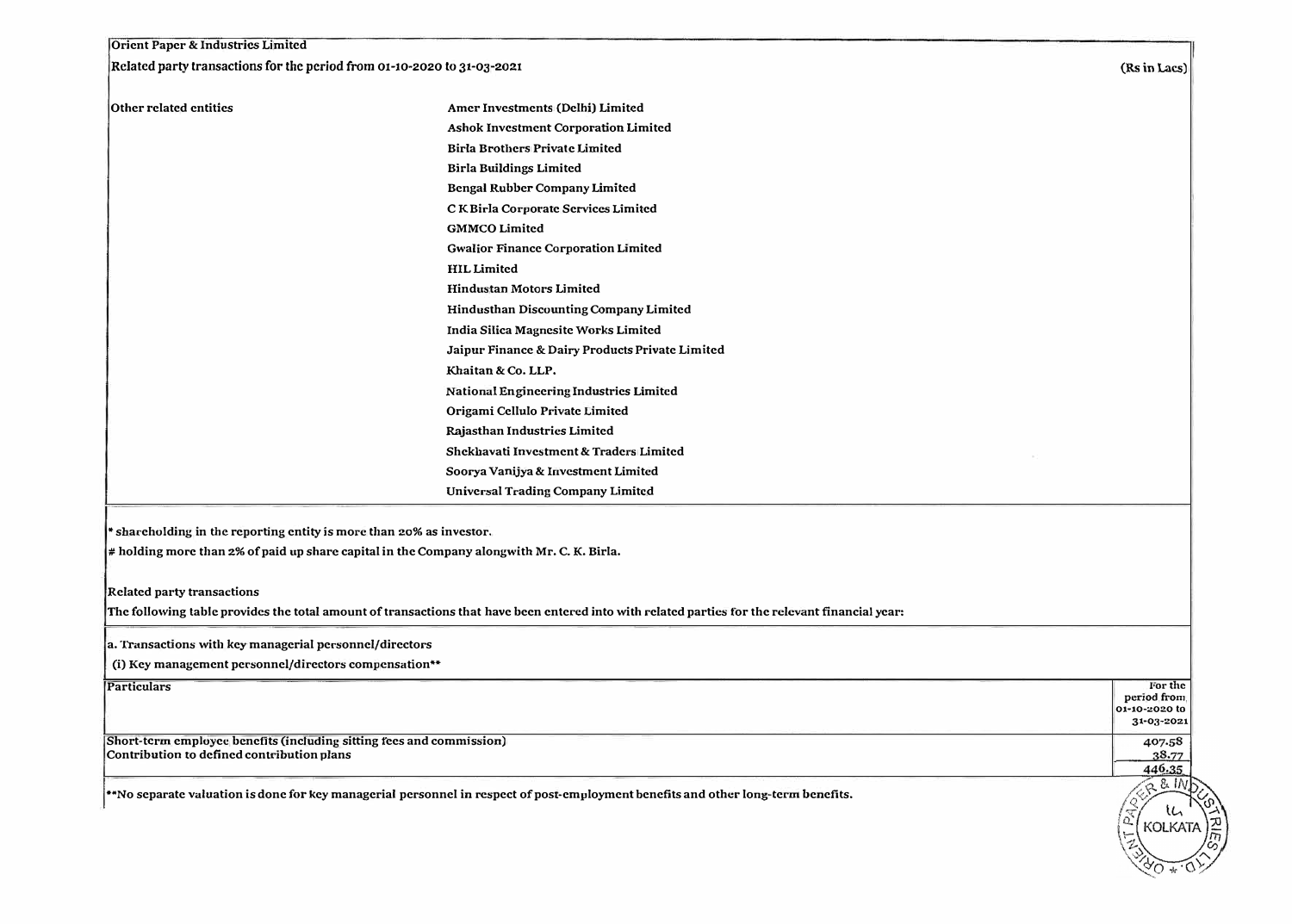| Orient Paper & Industries Limited                                                                                                                                                                         |                 |                    |                                                                         |  |  |  |
|-----------------------------------------------------------------------------------------------------------------------------------------------------------------------------------------------------------|-----------------|--------------------|-------------------------------------------------------------------------|--|--|--|
| Related party transactions for the period from 01-10-2020 to 31-03-2021                                                                                                                                   |                 |                    |                                                                         |  |  |  |
| (ii) Remuneration to key managerial personnel/directors                                                                                                                                                   |                 |                    |                                                                         |  |  |  |
| Particulars                                                                                                                                                                                               |                 |                    | Transactions<br>for the period<br>from 01-10-<br>2020 to 31-03-<br>2021 |  |  |  |
| Short term employee benefits / contribution to<br>Mr. M.L. Pachisia                                                                                                                                       |                 |                    | 185.43                                                                  |  |  |  |
| Mr. P. K. Sonthalia                                                                                                                                                                                       |                 |                    | 139.09                                                                  |  |  |  |
| Mr. Ajay Gupta                                                                                                                                                                                            |                 |                    | 80.58                                                                   |  |  |  |
| Mr. R. P. Dutta                                                                                                                                                                                           |                 |                    | 14.75                                                                   |  |  |  |
| Sitting fees and directors remuneration<br>Mr. C.K.Birla                                                                                                                                                  |                 |                    | 3.00                                                                    |  |  |  |
| Ms. Gauri Rasgotra                                                                                                                                                                                        |                 |                    | 3.50                                                                    |  |  |  |
| Mr. Srinivasan Vishvanathan                                                                                                                                                                               |                 |                    | 7.00                                                                    |  |  |  |
| Mr. A. Bishnoi                                                                                                                                                                                            |                 |                    | 6.50                                                                    |  |  |  |
| Mr. R. K. Agarwal                                                                                                                                                                                         |                 |                    | 6.50                                                                    |  |  |  |
| Total                                                                                                                                                                                                     |                 |                    | 446.35                                                                  |  |  |  |
| Note: The remuneration to the key managerial personnel does not include the provisions made for gratuity and leave benefits, as they are determined on an actuarial basis for the Company<br>las a whole. |                 |                    |                                                                         |  |  |  |
|                                                                                                                                                                                                           |                 |                    |                                                                         |  |  |  |
| (iii) Outstanding balances - key managerial personnel<br>Particulars                                                                                                                                      | As at           | Amount             | Amount                                                                  |  |  |  |
|                                                                                                                                                                                                           |                 | owed by<br>related | owed to<br>related                                                      |  |  |  |
| Remuneration receivable/payable                                                                                                                                                                           |                 | partics            | partics                                                                 |  |  |  |
| Mr. M.L. Pachisia                                                                                                                                                                                         | $31 - Mar - 21$ |                    | 30.50                                                                   |  |  |  |

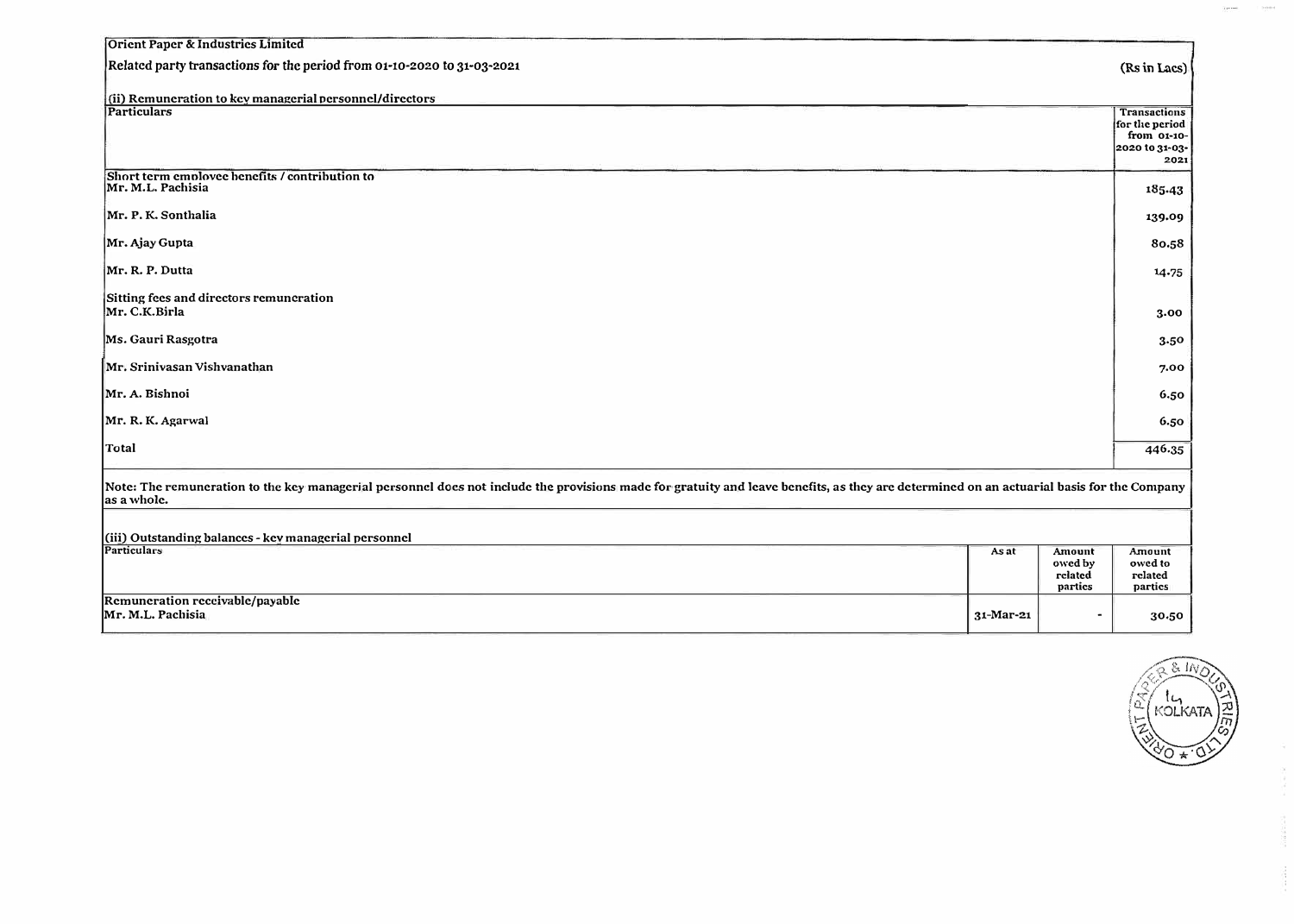| Orient Paper & Industries Limited                                                                                                                            |           |           |                        |  |  |  |
|--------------------------------------------------------------------------------------------------------------------------------------------------------------|-----------|-----------|------------------------|--|--|--|
| Related party transactions for the period from 01-10-2020 to 31-03-2021                                                                                      |           |           | (Rs in Lacs)           |  |  |  |
| b. Public Limited Company in which a director or manager is a director and holds along with his relatives, more than 2% percent of its paid up share capital |           |           |                        |  |  |  |
| Transactions during the year                                                                                                                                 |           |           |                        |  |  |  |
| Particulars                                                                                                                                                  | As at     | Purchases | <b>Rent Receipts</b>   |  |  |  |
| <b>Orient Electric Limited</b>                                                                                                                               | 31-Mar-21 | 1.90      | 12.00                  |  |  |  |
| <b>Orient Cement Limited</b>                                                                                                                                 | 31-Mar-21 |           | 12.00                  |  |  |  |
| Total                                                                                                                                                        |           | 1.90      | 24.00                  |  |  |  |
|                                                                                                                                                              |           |           |                        |  |  |  |
| c. Post-employment employee benefit plans                                                                                                                    |           |           |                        |  |  |  |
| Contribution to employees' benefit plans                                                                                                                     |           |           |                        |  |  |  |
| <b>Particulars</b>                                                                                                                                           |           |           | For the<br>period from |  |  |  |
|                                                                                                                                                              |           |           | 01-10-2020 to          |  |  |  |
|                                                                                                                                                              |           |           | 31-03-2021             |  |  |  |
| Birla Industries Provident Fund                                                                                                                              |           |           | 127.11                 |  |  |  |
| Orient Paper & Industries Limited Employees Gratuity Fund                                                                                                    |           |           | 268.70                 |  |  |  |
| Orient Paper & Industries Limited Superannuation Fund                                                                                                        |           |           | 96.74                  |  |  |  |
|                                                                                                                                                              |           |           | 492.55                 |  |  |  |
| Outstanding balances - Pavables                                                                                                                              |           |           |                        |  |  |  |
| Particulars                                                                                                                                                  |           |           | For the<br>period from |  |  |  |
|                                                                                                                                                              |           |           | 01-10-2020 to          |  |  |  |
|                                                                                                                                                              |           |           | 31-03-2021             |  |  |  |
| <b>Birla Industrics Provident Fund</b>                                                                                                                       |           |           | 108.29                 |  |  |  |

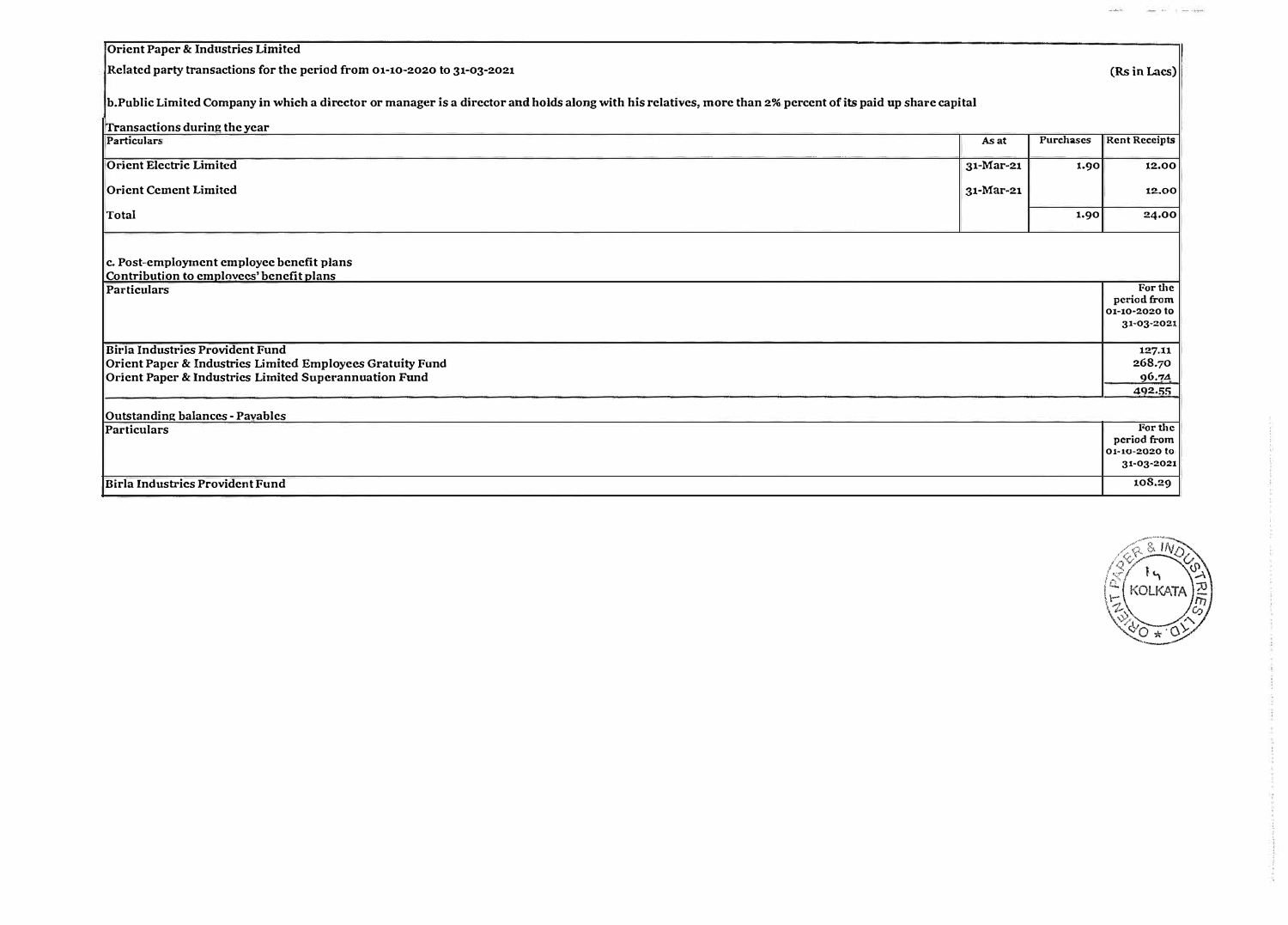| Orient Paper & Industries Limited                                       |                                              |                  |              |                                                               |                                                                          |                                                   |                     |
|-------------------------------------------------------------------------|----------------------------------------------|------------------|--------------|---------------------------------------------------------------|--------------------------------------------------------------------------|---------------------------------------------------|---------------------|
| Related party transactions for the period from 01-10-2020 to 31-03-2021 |                                              |                  |              |                                                               |                                                                          | (Rs in Lacs)                                      |                     |
| d. Other related entities<br>Transactions during the year               |                                              |                  |              |                                                               |                                                                          |                                                   |                     |
| Particulars                                                             | For the period from 01-10-2020 to 31-03-2021 | Sale of<br>goods | $\mathbf{s}$ | <b>Purchase Professiona</b><br>land<br>consultancy<br>charges | Lease<br>rent, Rates<br>& Taxes,<br>Maintenanc<br>e & service<br>charges | Rent,<br>Dividend &<br>Miscellaneou<br>s receipts | Dividend<br>payment |
| Birla Brothers Private Limited                                          |                                              |                  |              |                                                               | 0.03                                                                     |                                                   |                     |
| Birla Buildings Limited                                                 |                                              |                  |              |                                                               | 131.40                                                                   | 1.63                                              |                     |
| Bengal Rubber Company Limited                                           |                                              |                  |              |                                                               |                                                                          |                                                   |                     |
| CK Birla Corporate Services Limited                                     |                                              |                  |              | 43.97                                                         |                                                                          |                                                   |                     |
| <b>GMMCO</b> Limited                                                    |                                              |                  | 1.41         |                                                               |                                                                          | 2.02                                              |                     |
| <b>Gwalior Finance Corporation Limited</b>                              |                                              |                  |              |                                                               |                                                                          |                                                   |                     |
| HIL Limited                                                             |                                              |                  |              |                                                               | 22.95                                                                    | 135.95                                            |                     |
| Hindustan Motors Limited                                                |                                              |                  |              |                                                               |                                                                          | 0.60                                              |                     |
| Hindusthan Discounting Company Limited                                  |                                              |                  |              |                                                               |                                                                          |                                                   |                     |
| India Silica Magnesite Works Limited                                    |                                              |                  |              |                                                               |                                                                          |                                                   |                     |
| Jaipur Finance & Dairy Products Private Limited                         |                                              |                  |              |                                                               |                                                                          |                                                   |                     |
| Khaitan & Co. LLP.                                                      |                                              |                  |              | 6.78                                                          |                                                                          |                                                   |                     |
| National Engineering Industries Limited                                 |                                              |                  |              |                                                               | $5-43$                                                                   |                                                   |                     |
| Origami Cellulo Private Limited                                         |                                              |                  |              |                                                               |                                                                          |                                                   |                     |
| Rajasthan Industries Limited                                            |                                              |                  |              |                                                               |                                                                          |                                                   |                     |
| Shekhavati Investment & traders Limited                                 |                                              |                  |              |                                                               |                                                                          |                                                   |                     |
| Soorya Vanijya & investment Limited                                     |                                              |                  |              |                                                               |                                                                          |                                                   |                     |
| Universal Trading Company Limited                                       |                                              |                  |              |                                                               |                                                                          |                                                   |                     |
| Total                                                                   |                                              |                  | 1.41         | 50.75                                                         | 159.81                                                                   | 140.20                                            |                     |